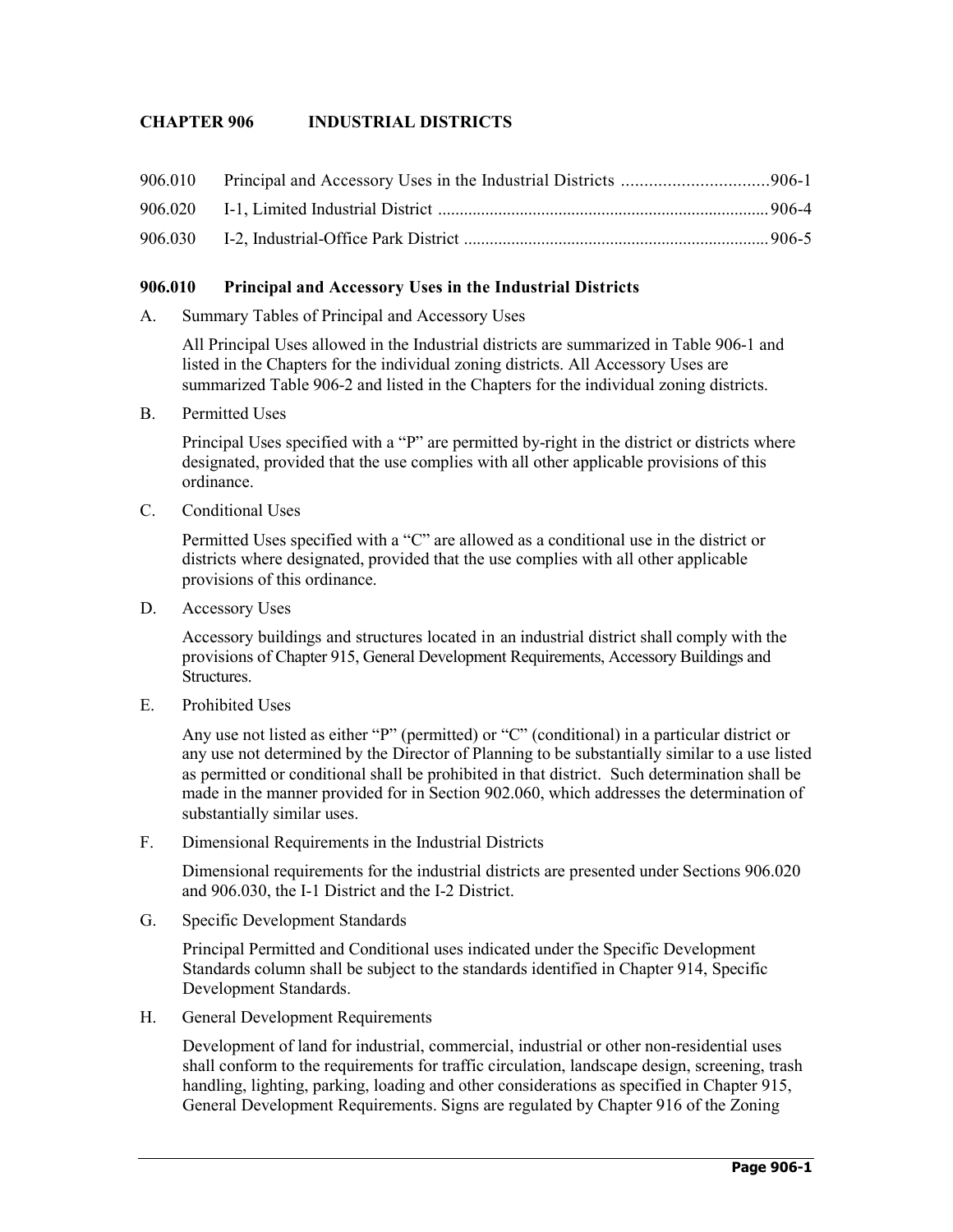Code.

#### **Table 906-1: Summary of the Principal Permitted and Conditional Land Uses in the Industrial Districts**

| <b>C: Conditional</b><br><b>P:</b> Permitted<br>--: Not allowed |                                              |                                            |                                                              |  |  |  |
|-----------------------------------------------------------------|----------------------------------------------|--------------------------------------------|--------------------------------------------------------------|--|--|--|
| <b>Land Uses</b>                                                | <b>Zoning Districts</b>                      |                                            | <b>Specific</b><br><b>Development</b><br><b>Requirements</b> |  |  |  |
|                                                                 | $I-1$<br><b>Limited</b><br><b>Industrial</b> | $I-2$<br>Industrial-<br><b>Office Park</b> |                                                              |  |  |  |
| <b>Permitted Land Uses</b>                                      |                                              |                                            |                                                              |  |  |  |
| Manufacturing                                                   | P                                            | P                                          |                                                              |  |  |  |
| Office-warehouse building                                       | P                                            | P                                          |                                                              |  |  |  |
| Office-showroom building                                        | P                                            | P                                          |                                                              |  |  |  |
| Office building                                                 | P                                            | P                                          |                                                              |  |  |  |
| Laboratories                                                    | P                                            | P                                          |                                                              |  |  |  |
| Building contractor's yard                                      | P                                            | $-$                                        | Chapter 914                                                  |  |  |  |
| Aggregate material handling                                     | C                                            | $-$                                        |                                                              |  |  |  |
| Asphalt plants                                                  | --                                           | --                                         |                                                              |  |  |  |
| Motor vehicle sales, service or rental                          | P                                            | $-$                                        |                                                              |  |  |  |
| Car or truck wash                                               | P                                            | --                                         | Chapter 914                                                  |  |  |  |
| Animal kennels                                                  | P                                            | --                                         |                                                              |  |  |  |
| Off-site outdoor storage                                        | C                                            | $\overline{a}$                             | Chapter 915                                                  |  |  |  |
| Adult businesses                                                | P                                            | --                                         | Chapter 914                                                  |  |  |  |
| Retail sales or service                                         | P                                            | $-$                                        |                                                              |  |  |  |
| Group day care                                                  | P                                            | P                                          |                                                              |  |  |  |
| Restaurant                                                      | P                                            | P                                          |                                                              |  |  |  |
| Brewery, tap room or distillery                                 | P                                            | P                                          |                                                              |  |  |  |
| Self-storage buildings                                          | P                                            | P                                          |                                                              |  |  |  |
| Schools for adult education                                     | P                                            | P                                          |                                                              |  |  |  |
| <b>Public and Semi-Public Uses</b>                              |                                              |                                            |                                                              |  |  |  |
| <b>Essential services</b>                                       | P                                            | P                                          | Chapter 915                                                  |  |  |  |
| Utility building                                                | P                                            | P                                          |                                                              |  |  |  |
| Storage, open and outdoor                                       | P                                            | P                                          | Chapter 915                                                  |  |  |  |
| Semi-truck parking                                              | P                                            | P                                          |                                                              |  |  |  |
| Indoor retail, rental or service                                | P                                            | P                                          |                                                              |  |  |  |
| Truck or auto sales, new or used                                | P                                            | $-$                                        |                                                              |  |  |  |
| Parking or loading                                              | P                                            | P                                          | Chapter 915                                                  |  |  |  |
| Retail sales or service                                         | P                                            |                                            |                                                              |  |  |  |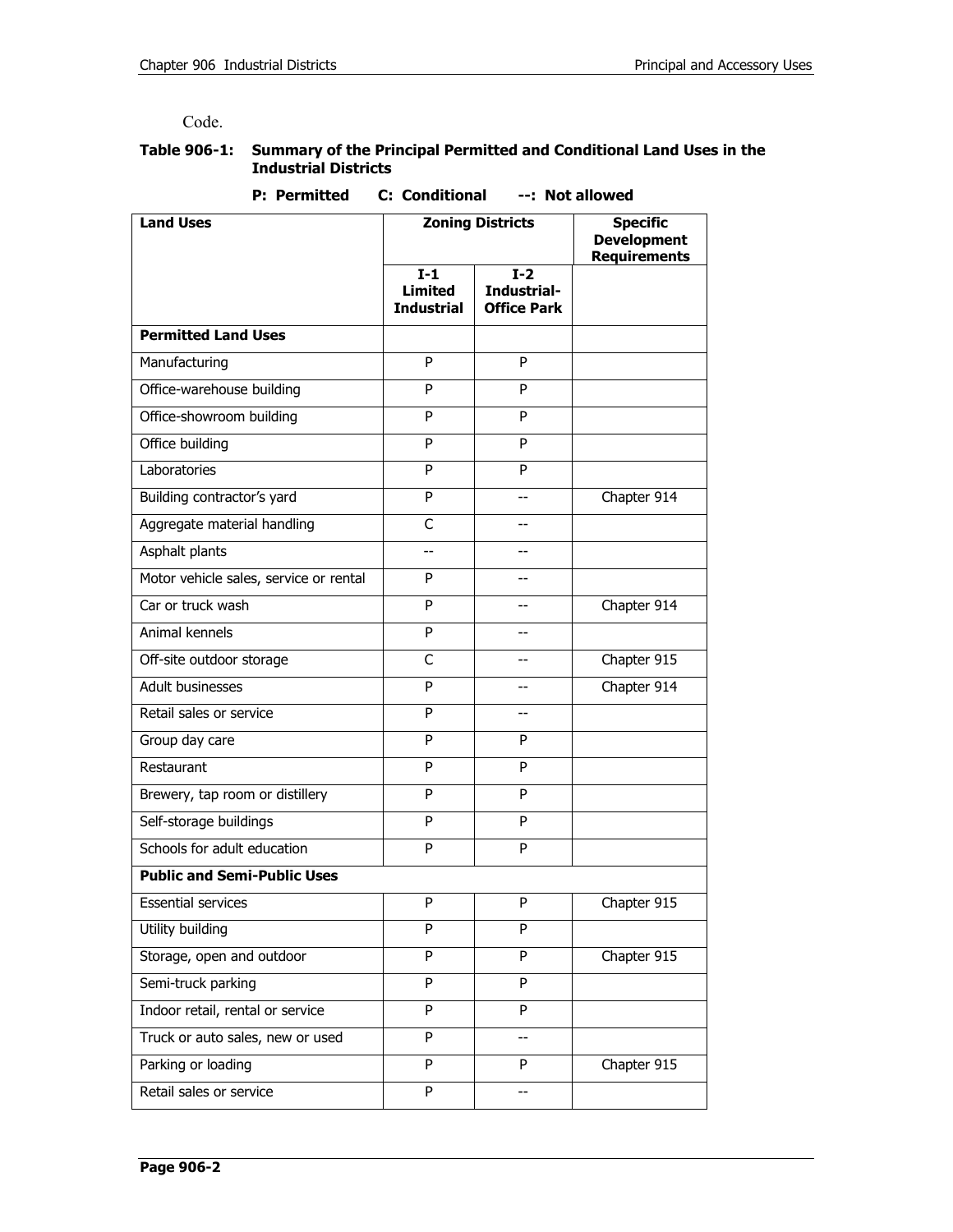| <b>Land Uses</b>                       |                                              | <b>Zoning Districts</b>                    | <b>Specific</b><br><b>Development</b><br><b>Requirements</b> |  |
|----------------------------------------|----------------------------------------------|--------------------------------------------|--------------------------------------------------------------|--|
|                                        | $I-1$<br><b>Limited</b><br><b>Industrial</b> | $T-2$<br>Industrial-<br><b>Office Park</b> |                                                              |  |
| Place of Public Worship                | P                                            | P                                          |                                                              |  |
| <b>Solar Energy Conversion Systems</b> | P                                            | P                                          |                                                              |  |
| Wind Energy Conversion Systems         | --                                           |                                            |                                                              |  |

# **906-2 Summary Table of Accessory Land Uses in the Industrial Districts**

| <b>Land Uses</b>                                             |                                       | <b>Zoning Districts</b>                    | <b>Specific</b><br><b>Development</b><br><b>Requirements</b> |  |
|--------------------------------------------------------------|---------------------------------------|--------------------------------------------|--------------------------------------------------------------|--|
|                                                              | $I-1$<br>Limited<br><b>Industrial</b> | $I-2$<br>Industrial-<br><b>Office Park</b> |                                                              |  |
| Antennas or towers                                           | C                                     | $\subset$                                  | Chapter 914                                                  |  |
| Aggregate material stockpiles greater<br>than 25 cubic yards | C                                     |                                            |                                                              |  |
| Electric vehicle charging stations                           | P                                     | P                                          |                                                              |  |
| Indoor retail, rental or service                             | P                                     | P                                          |                                                              |  |
| Parking or loading                                           | P                                     | P                                          | Chapter 915                                                  |  |
| Patios, porches, gazebos, etc.                               | P                                     | P                                          | Chapter 915                                                  |  |
| Retail sales or service                                      | P                                     | P                                          |                                                              |  |
| Solar Energy Conversion Systems                              | P                                     | P                                          | Chapter 914                                                  |  |
| Storage, open and outdoor                                    | P                                     | P                                          | Chapter 915                                                  |  |
| Truck or auto sales, new or used                             | P                                     |                                            | Chapter 914                                                  |  |
| Wind Energy Conversion Systems                               |                                       |                                            |                                                              |  |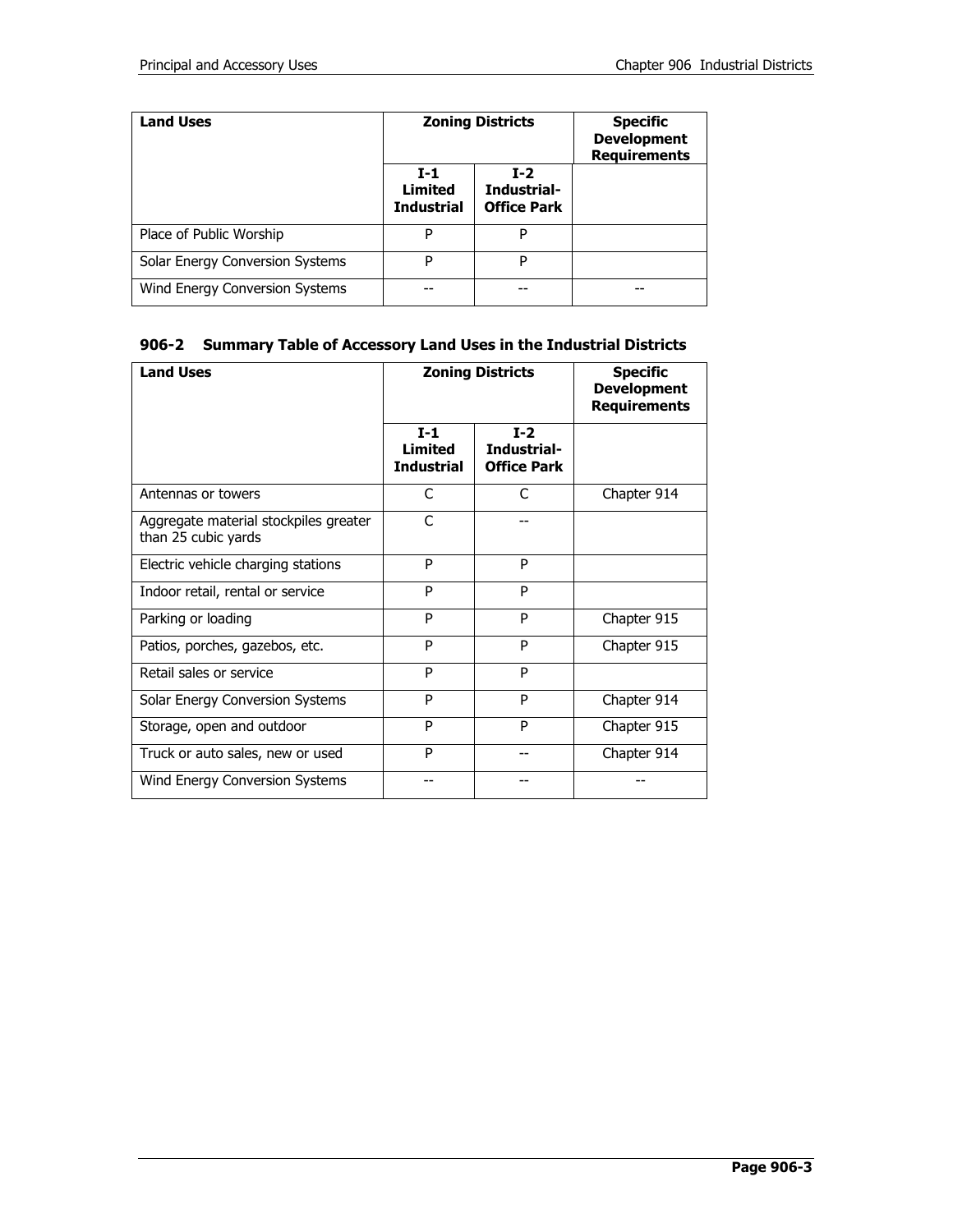# **906.020 I-1, Limited Industrial District**

A. Purpose

The purpose of the I-1, Limited Industrial District is to provide locations for light industrial, office, logistics and business service buildings in a landscaped setting.

- B. Permitted Principal Uses
	- 1. Refer to Table 906-3.
	- 2. Some Permitted Uses have requirements that are presented in Chapter 914, Specific Development Requirements. Refer also to Chapter 915, General Development Requirements.
- C. Conditional Principal Uses
	- 1. Refer to Table 906-1.
	- 2. Refer to Chapter 914 for specific conditions that must be met for approval of some Conditional Uses. Refer also to Chapter 915, General Development Requirements.
- D. Accessory Uses
	- 1. Refer to Table 906-2.
	- 2. Refer to Chapter 914 and 915 for conditions that must be met for approval of certain Accessory Uses.
- E. Dimensional Requirements

# **Table 906-3: Required Setbacks, I-1 District**

|                       | <b>Front</b> | <b>Side</b> | <b>Corner</b><br><b>Side</b> | Rear | <b>From</b><br><b>Residential</b><br><b>District</b> | <b>Any Water</b><br><b>Body</b> |
|-----------------------|--------------|-------------|------------------------------|------|------------------------------------------------------|---------------------------------|
| Principal Building    | 20           | 20          | 20                           | 20   | 50                                                   | See Chapter<br>915              |
| Parking               | 10           | 10          | 10                           | 10   | 30                                                   |                                 |
| Driveway              | 10           | 10          | 10                           | 10   | 30                                                   |                                 |
| Accessory<br>Building | 30           | 10          | 30                           | 5    | 40                                                   |                                 |

- F. Maximum Building Height: 60 feet
- G. Specific Development Requirements
	- 1. Some Conditional Uses and some Permitted Uses have specific requirements that are presented in Chapter 914, Specific Development Requirements.
	- 2. Refer to Table 906-1 for the uses that have specific requirements.
- H. General Development Requirements

Development requirements that apply to all uses are presented in Chapter 915, General Development Requirements.